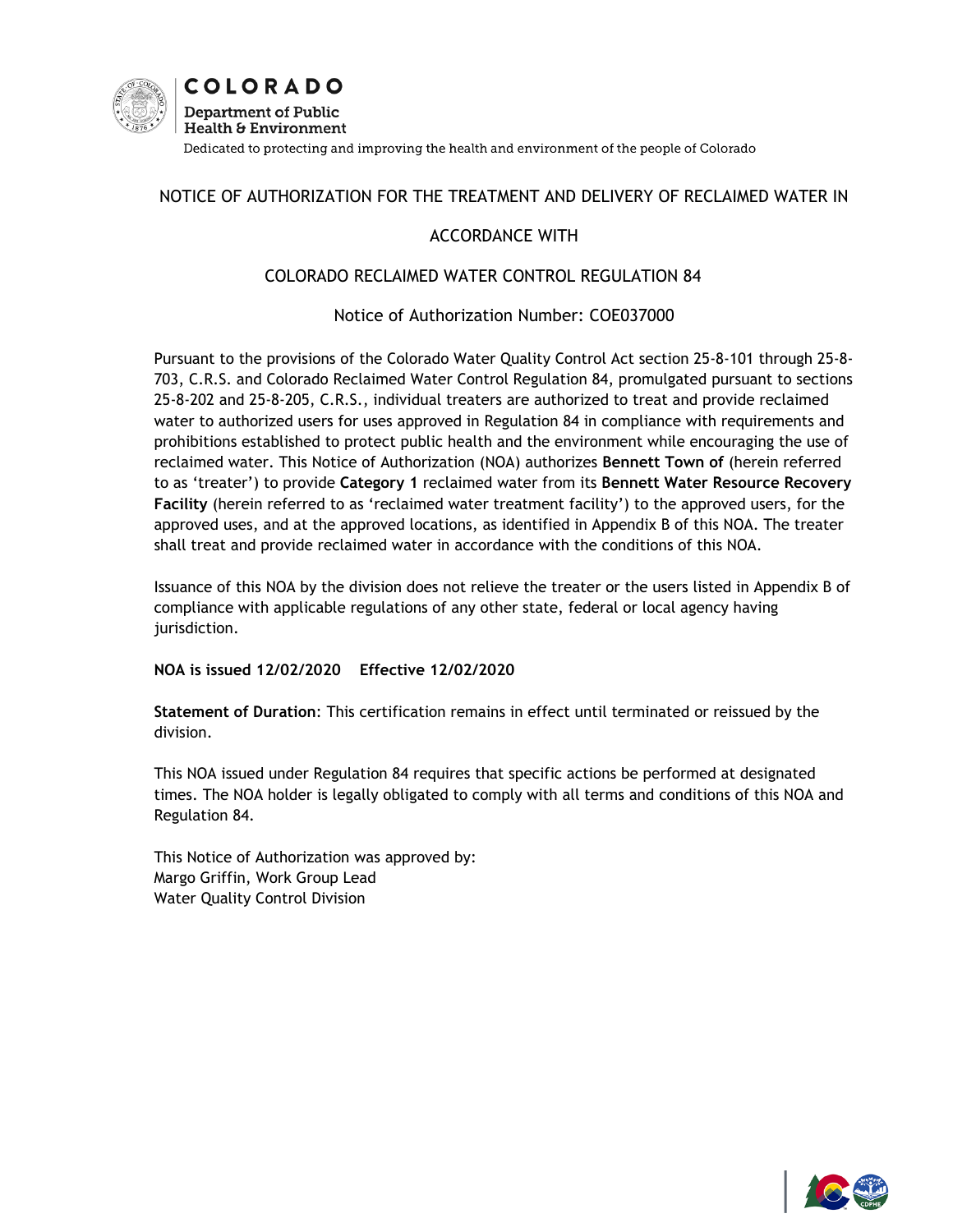| A.<br>1.  | COVERAGE UNDER THIS NOTICE OF AUTHORIZATION<br>4                                 |
|-----------|----------------------------------------------------------------------------------|
| 2.        |                                                                                  |
| 3.        |                                                                                  |
| 4.        |                                                                                  |
| 5.        |                                                                                  |
| 6.        |                                                                                  |
| <b>B.</b> | RECLAIMED WATER LIMITATIONS AND MONITORING REQUIREMENTS  5                       |
| 1.        | Confirmation of Disinfection [Water Quality Policy 25 - Monitoring and Reporting |
| 2.        |                                                                                  |
| 3.        |                                                                                  |
| C.        |                                                                                  |
| 1.        |                                                                                  |
| 2.        |                                                                                  |
| D.        |                                                                                  |
| 1.        |                                                                                  |
| 2.        |                                                                                  |
| 3.        |                                                                                  |
| 4.        |                                                                                  |
| 5.        |                                                                                  |
| 6.        |                                                                                  |
| 7.        |                                                                                  |
| 8.        |                                                                                  |
| 9.        |                                                                                  |
|           |                                                                                  |
| А.        |                                                                                  |
| 1.        |                                                                                  |
| 2.        |                                                                                  |
| 3.        |                                                                                  |
| 4.        |                                                                                  |
| 5.        |                                                                                  |
| 6.        |                                                                                  |
| В.        |                                                                                  |
| 1.        |                                                                                  |
| 2.        |                                                                                  |
| 3.        |                                                                                  |

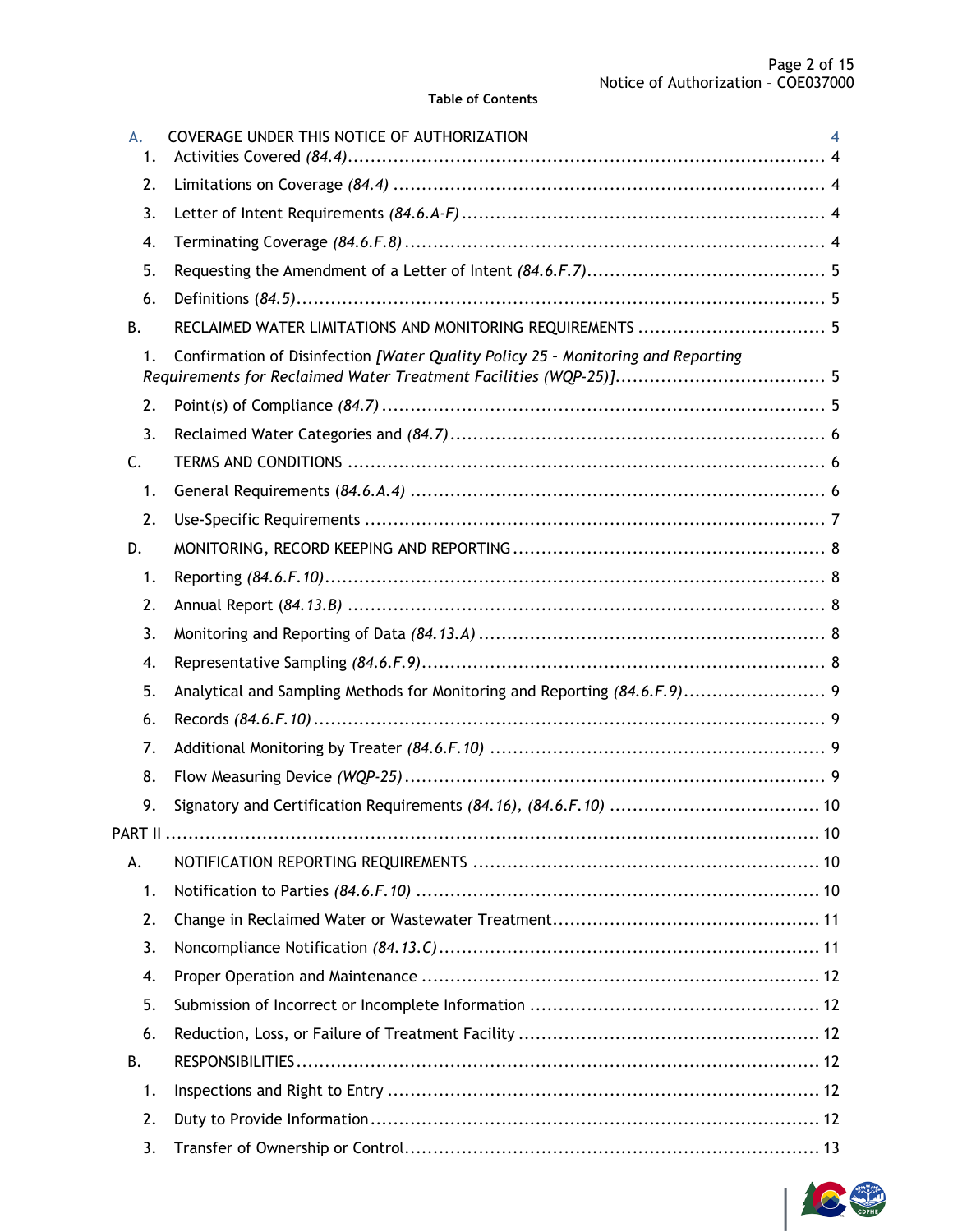|     | 5. Modification, Suspension, Revocation, or Termination of Notices of Authorization by the Division |  |
|-----|-----------------------------------------------------------------------------------------------------|--|
|     |                                                                                                     |  |
|     |                                                                                                     |  |
| 8.  |                                                                                                     |  |
|     |                                                                                                     |  |
| 10. |                                                                                                     |  |
| 11. |                                                                                                     |  |
| 12. |                                                                                                     |  |
| 13. |                                                                                                     |  |

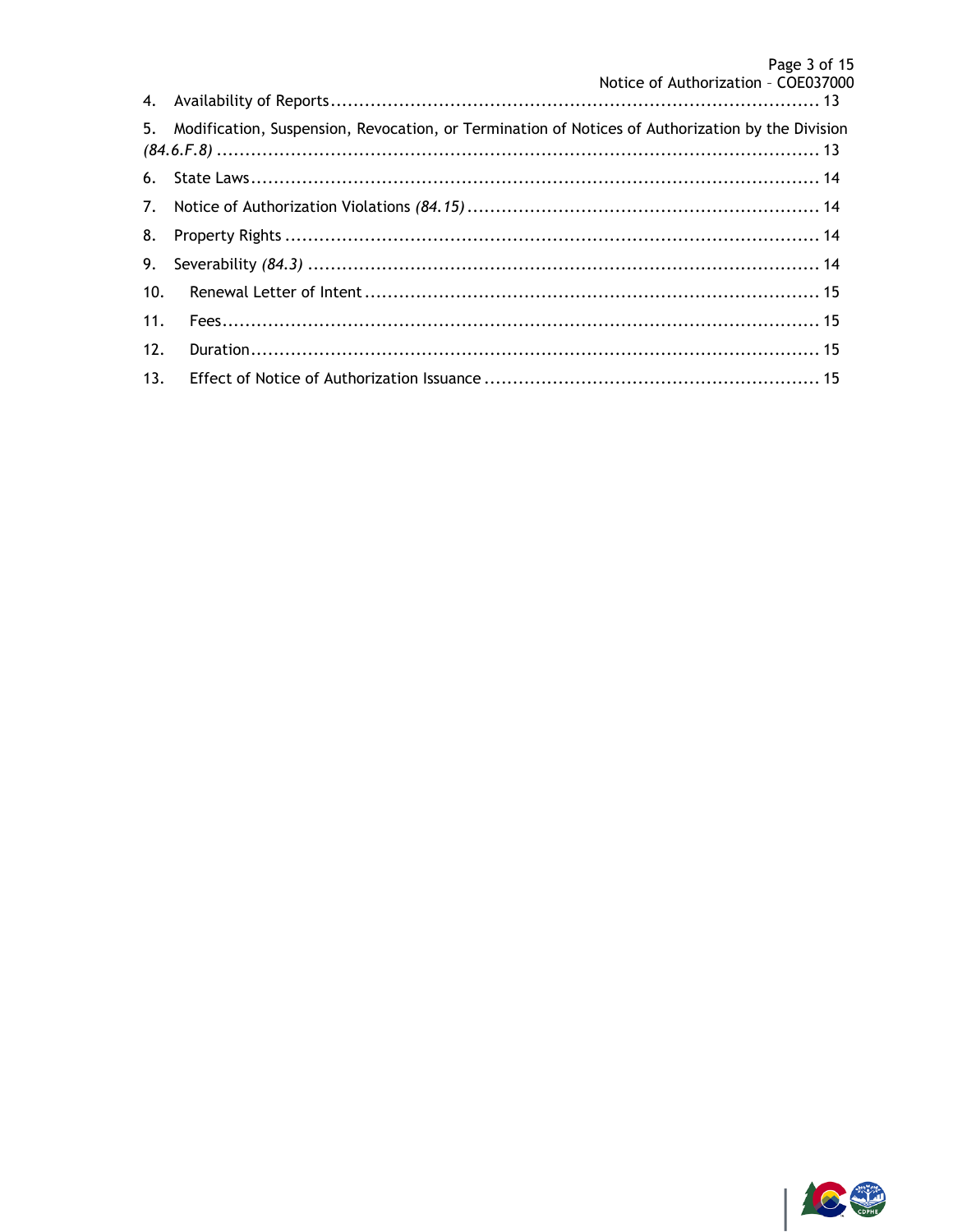#### **PART I**

### <span id="page-3-0"></span>**A. COVERAGE UNDER THIS NOTICE OF AUTHORIZATION**

### <span id="page-3-1"></span>1. **Activities Covered** *(84.4)*

Regulation 84 applies to treatment and delivery of reclaimed water to approved users at approved locations for approved uses that are specifically identified in Regulation 84. Regulation 84 applies to individual treaters upon the issuance of this NOA. The treater is authorized to provide reclaimed water only to approved users at approved locations and for the approved use(s) indicated in Appendix B of this NOA. "Reclaimed water" is domestic wastewater that has received secondary treatment by a domestic wastewater treatment works (centralized system or a localized system) and such additional treatment as to enable the wastewater to meet the standards for approved uses.

### <span id="page-3-2"></span>2. **Limitations on Coverage** *(84.4)*

Regulation 84 does not apply to:

- a. Wastewater that has been treated and released to state waters prior to subsequent use; or
- b. Wastewater that has been treated and used at a domestic wastewater treatment plant site for landscape irrigation or process uses.

#### <span id="page-3-3"></span>3. **Letter of Intent Requirements** *(84.6.A-F)*

In order to apply for an NOA under Regulation 84, the treater shall submit a Letter of Intent, as provided by the division, by mail, hand delivery or email **at least 30 days before the anticipated date of delivery**. The Letter of Intent, in its entirety, shall be submitted to:

Colorado Department of Public Health and Environment Water Quality Control Division Permits Section, WQCD-PCP-B2 4300 Cherry Creek Drive South Denver, Colorado 80246-1530 Or, **[CDPHE.WQRecordsCenter@state.co.us](mailto:CDPHE.WQRecordsCenter@state.co.us) Please include in email subject line "Reclaimed Water Application"**

Following review of the Letter of Intent, the division may request additional information or deny the authorization. The treater or user, or any other person potentially adversely affected or aggrieved by division issuance or denial of an NOA, may submit a request, within thirty (30) days of the date of issuance or denial, to the Administrator of the Water Quality Control Commission (commission) for a hearing.

- a. Such hearing shall be conducted pursuant to the requirements of the Procedural Regulations for all Proceedings before the commission and the division, Regulation No. 21, 5 CCR 1002-21.
- b. The person requesting the hearing shall have the burden of proof in all hearings held pursuant to this section.
- <span id="page-3-4"></span>4. **Terminating Coverage** *(84.6.F.8)*

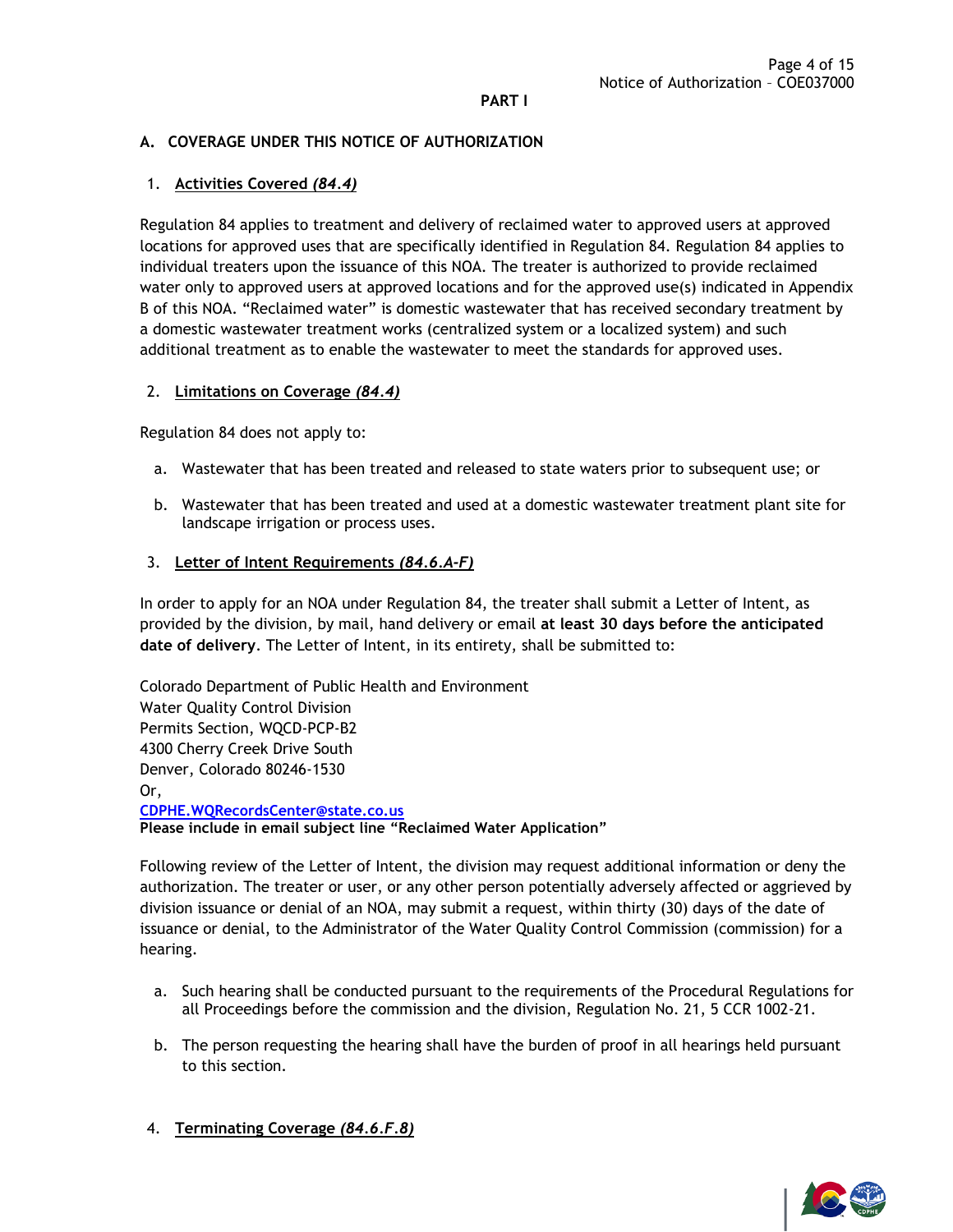To terminate NOA coverage, the treater legal contact or duly authorized agent must submit a complete and accurate Notice of Termination Form, to the address listed in Part I.A.3.

### <span id="page-4-0"></span>5. **Requesting the Amendment of a Letter of Intent** *(84.6.F.7)*

The treater shall submit a modification request form to the division prior to making any of the significant changes listed in this section. Requests shall be provided to the division at least thirty days prior to implementing a change described in subsections (a) or (c) below, and at least sixty days prior to implementing a change described by subsections (b) or (d) below.

- a. Adding an additional user or deleting a user;
- b. When a treater proposes any significant physical or operational changes;
- c. If reclaimed water is used for irrigation, when there is a significant change in the agronomic rate analysis; and
- d. When any user governed by an existing Notice of Authorization significantly modifies or changes its physical or operational use of reclaimed water, including, but not limited to, the addition of landscape area to be irrigated that is not contiguous to an existing approved area, addition of areas where reclaimed water is to be used for fire protection or toilet and urinal flushing, addition of a new user or use in new commercial, industrial or agricultural uses, or use in a new location.

The treater legal contact or duly authorized agent must submit the request to the address listed in Part I.A.3. The modification form must be signed in accordance with Part I.D.9.

The treater is not authorized to operate under the modified conditions until the modification request is approved by the division in writing.

### <span id="page-4-1"></span>6. **Definitions (***84.5)*

Refer to Regulation 84 for definition of terms.

### <span id="page-4-2"></span>**B. RECLAIMED WATER LIMITATIONS AND MONITORING REQUIREMENTS**

### <span id="page-4-3"></span>1. **Confirmation of Disinfection** *[Water Quality Policy 25 – Monitoring and Reporting Requirements for Reclaimed Water Treatment Facilities (WQP-25)]*

When operators or other appropriate personnel are present during any day that finished reclaimed water is being produced, they should verify that the disinfection system is functioning. This can be accomplished by analyzing the water to verify the presence of an appropriate concentration of disinfectant or by verifying that the disinfection system is functioning properly by confirming that the disinfectant is being fed at the necessary rate or that the necessary number of banks of UV lights are in service. Alternatively, this may be accomplished by another method approved by the division in writing. Records confirming the status of the disinfection system shall be kept on site.

# <span id="page-4-4"></span>2. **Point(s) of Compliance** *(84.7)*

a. The treater shall monitor the quality of the reclaimed water produced and delivered at the point(s) of compliance shown in Appendix A. The point(s) of compliance must be located in the reclaimed water treatment or transmission system after all treatment has been completed and

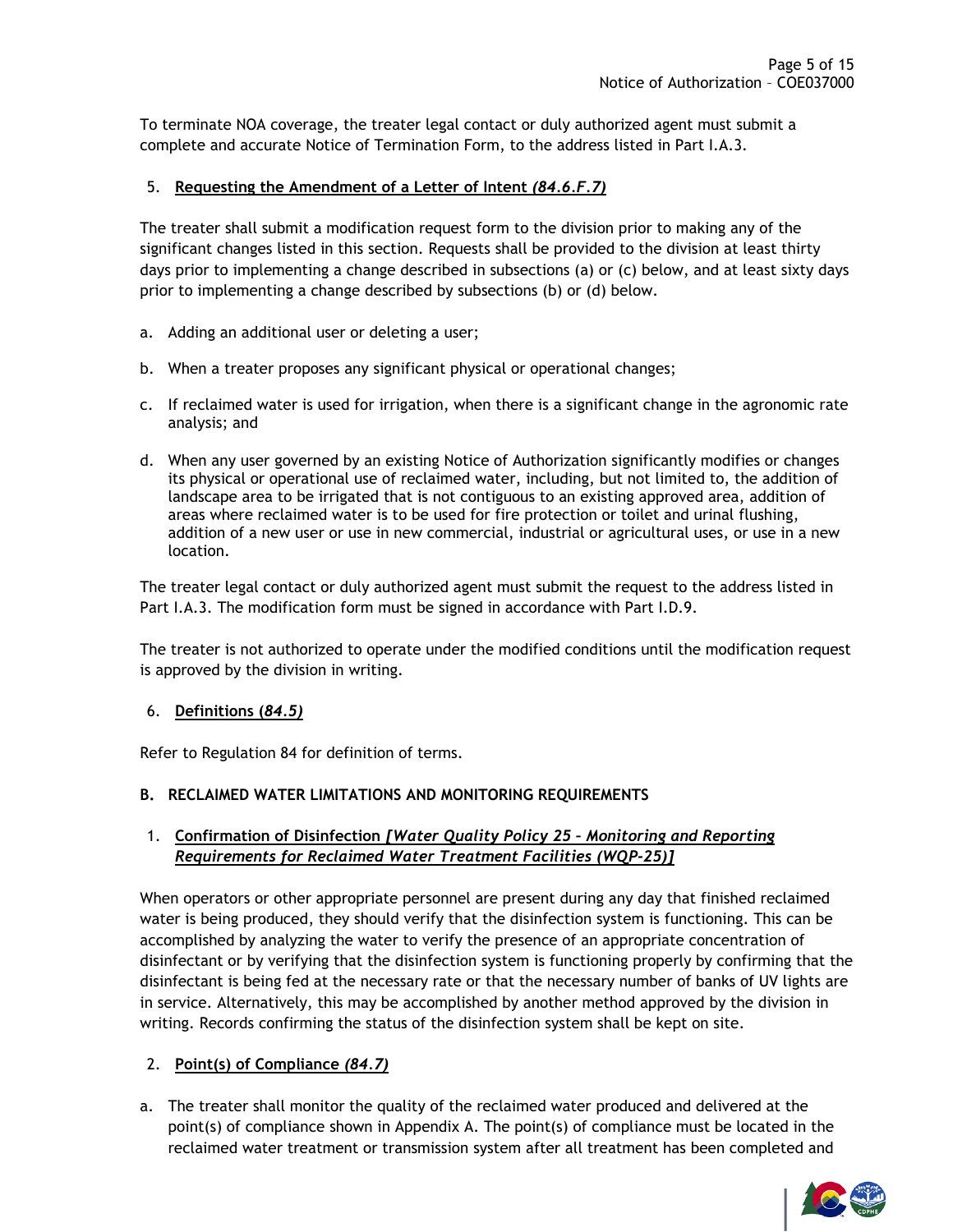prior to dilution and blending. If reclaimed water is used for indoor non-potable uses within a building where plumbing fixtures are accessible by the general public, the point of compliance for disinfection residual is at the location where water is delivered to the occupied premise.

### <span id="page-5-0"></span>3. **Reclaimed Water Categories and** *(84.7)*

a. For uses where Category 1 reclaimed water is required, the treater shall produce and deliver reclaimed water that does not exceed the limitations specified in table I.B.1 at the point(s) of compliance.

For uses where Category 1 reclaimed water is required, the treater shall, at a minimum, provide secondary treatment and disinfection.

- The treater must monitor the reclaimed water produced and delivered for all listed parameters at the frequency and sample types specified in table I.B.1. Sampling will only be required during periods when reclaimed water is being delivered to users.
- All required monitoring will begin immediately and last for the life of the NOA. The results of such monitoring must be reported in the annual report.

| Table I.B.1 - Limitations and Monitoring Requirements for all Category 1 Reclaimed Water Produced |  |  |
|---------------------------------------------------------------------------------------------------|--|--|
| and Delivered                                                                                     |  |  |

| Parameter                       | <b>Monthly</b><br>Average | <b>Daily</b><br><b>Maximum</b><br><b>MGD</b> | Annual   | Monitoring<br>Frequency | Sample Type                    |
|---------------------------------|---------------------------|----------------------------------------------|----------|-------------------------|--------------------------------|
| Flow, mgpd                      | $- - -$                   | 0.4                                          | $\cdots$ | Continuous              | Recorder <sup>1</sup>          |
| Flow, total                     | $- - -$                   | $- - -$                                      | Report   | Continuous              | Recorder <sup>1</sup>          |
| E. coli/100 ml                  | 126                       | 235                                          | $- - -$  | Weekly                  | Grab                           |
| Total Suspended Solids,<br>mg/l | $- - -$                   | 30                                           | $- - -$  | Weekly                  | Grab or Composite <sup>2</sup> |

<sup>1</sup>The treater shall install a flow measuring device. The treater must be able to show technical documentation of the accuracy of any flow measuring device used in obtaining data that is submitted in the monitoring report. At a minimum, the flow measuring device must be accurate to within +/- ten percent (10%) of the actual flows undergoing measurement. Accuracy of the flow meter is to be determined annually (WQP-25).

 $2A$  "composite" sample, for monitoring requirements, is defined as a minimum of (4) grab samples collected at equally spaced two (2) hour intervals and proportioned according to flow.

### <span id="page-5-1"></span>**C. TERMS AND CONDITIONS**

### <span id="page-5-2"></span>1. **General Requirements (***84.6.A.4)*

- a. The treater shall implement the reuse management system plan submitted to the division. At a minimum, this shall include:
	- i. A description of the reclaimed water treatment and transmission systems;
	- ii. A description of the treater's program to inform and educate users on the requirements of Regulation 84;

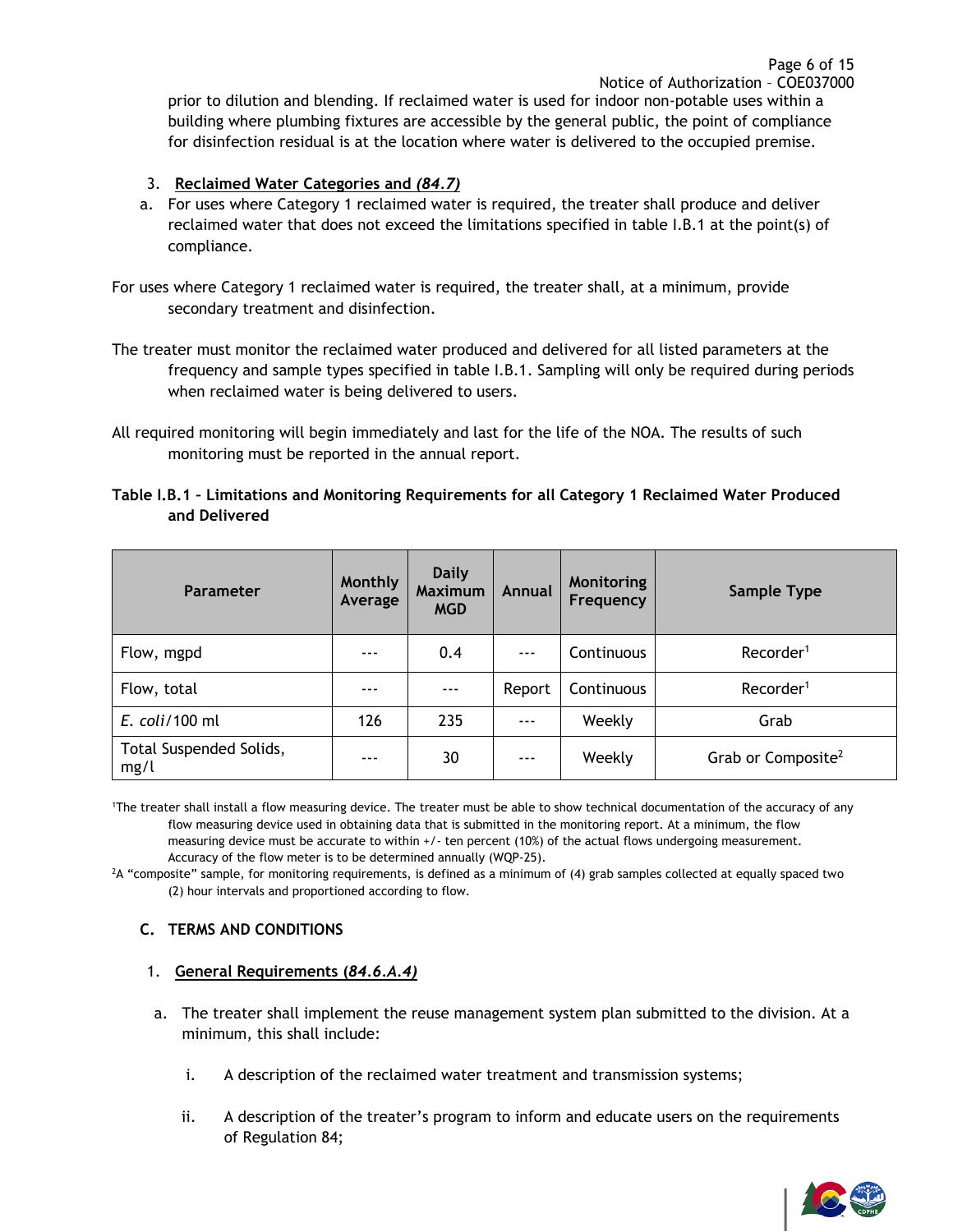- iii. Implementation by the treater of a program to inform and educate users on the requirements of Regulation 84 as described in the reuse management system plan;
- iv. Oversight by the treater of the use of reclaimed water by users, as described in the reuse management plan, to ensure, to the maximum extent practicable, that users attain and maintain compliance with Regulation 84;
- v. Legal ability (regulation, ordinance, contract, or other acceptable mechanism) maintained by the treater to terminate service to a user if the user fails to comply with Regulation 84.
- b. The treater shall comply with the requirements included in this NOA and Regulation 84, including any amendments to the regulation adopted by the commission subsequent to issuance of the NOA.
- c. The treater shall perform inspections of a representative number and type of user sites annually to determine user compliance.

### <span id="page-6-0"></span>2. **Use-Specific Requirements**

This section applies to only those treaters with use specific requirements in Regulation 84 in Appendix B.

- a. Per 84.9.A.5, the treater shall develop and implement a public education program to inform residents and plumbing contractors and inspectors who deal with the Resident-Controlled Landscape Irrigation systems and toilet and urinal flushing systems about the need to: a) strictly prohibit cross-connections between the reclaimed water and potable water systems; b) clearly and distinctively identify the potable service lines and plumbing from the reclaimed water service lines and plumbing; and c) avoid contact with and strictly minimize ponding or runoff of the reclaimed water. The treater shall implement a cross-connection inspection program and shall have the authority to discontinue reclaimed water service to any resident who flagrantly or repeatedly misuses reclaimed water in a manner inconsistent with this regulation. The treater shall maintain a map indicating all areas where reclaimed water is provided for Resident-Controlled Landscape Irrigation, or toilet and urinal flushing.
- b. Per  $84.9(A)(13)$ , if the responsibility to conduct advanced training is that of the treater, training must be provided and must be adequate to result in individuals being knowledgeable of the requirements, and capable of implementation of the BMPs required by the User Plan to Comply and the User NOA for Commercial and Non-commercial Food Crop Growing Operations, Edible and Non-edible hemp irrigation and Resident-Controlled Food Crop Irrigation.
- c. Per 84.12.A.6, unless a homeowners' association or other entity acceptable to the division assumes responsibility, the treater shall be responsible for all information required in the User Plan to Comply and shall act as the users' legal representative for purposes of certification pursuant to Part I.D.9.
- d. Per 84.9.A.14, on a quarterly basis, treaters must monitor for TDS, submit the results (using mg/L) to the Division through Discharge Monitoring Reports, and email or mail the results to all food crop irrigation users (not applicable to Edible and Non-Edible Hemp Irrigation). These results can be provided within a larger report (like a Consumer Confidence Report).

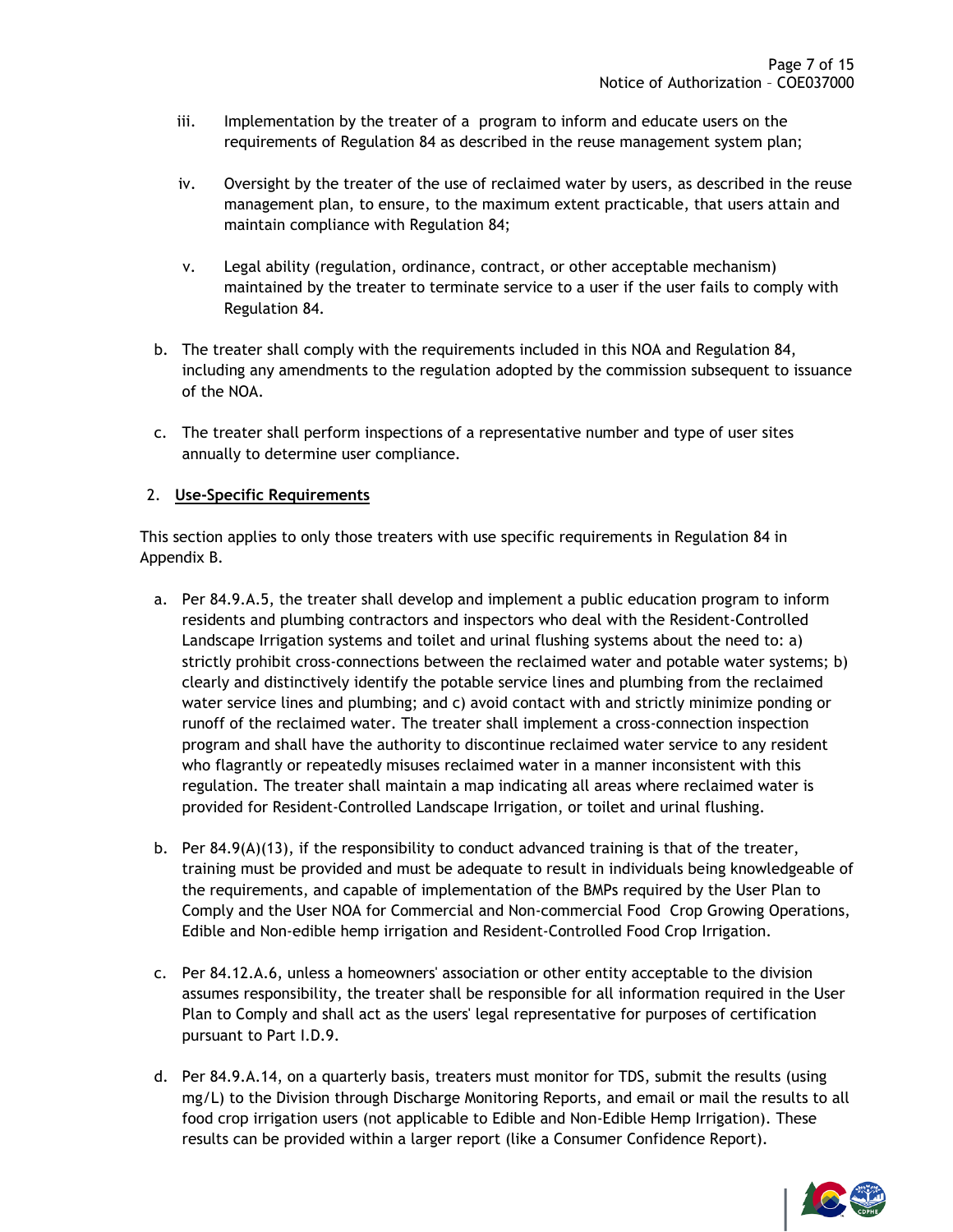### <span id="page-7-0"></span>**D. MONITORING, RECORD KEEPING AND REPORTING**

### <span id="page-7-1"></span>1. **Reporting** *(84.6.F.10)*

The original signed copy of all reports required under this section shall be submitted to the address listed in Part I.A.3.

#### <span id="page-7-2"></span>2. **Annual Report (***84.13.B)*

The treater shall submit an annual report to the division for the previous year due by March 31. The annual report shall, at minimum, include the following information:

- a. Information demonstrating the treater's compliance with the reclaimed water standards;
- b. Information demonstrating the treater's compliance with applicable treatment requirements described in Part I.B.3 of this NOA;
- c. Confirmation that the treater conducted inspections pursuant to Part I.C.1.c of this NOA;
- d. Violations of NOAs and/or Regulation 84 by users pursuant to Part II.A.3 of this NOA;
- e. A certification statement by the treater as per Part I.D.9 of this NOA regarding the information provided by the treater in subsections (a), (b), and (c) above; and
- f. Information supplied by users to the treater demonstrating compliance with the conditions applicable to each specific user included in the Notice of Authorization. This shall include certification statements as found in Part I.D.9 of this NOA from each of the users regarding the compliance information provided by the user to the treater.

#### <span id="page-7-3"></span>3. **Monitoring and Reporting of Data** *(84.13.A)*

The user shall perform monitoring and reporting in compliance with the requirements of Part I.B and Part I.D.2, respectively. The division may modify the NOA to increase monitoring and reporting requirements as may be reasonably required to ensure compliance with the requirements of this NOA and Regulation 84.

#### <span id="page-7-4"></span>4. **Representative Sampling** *(84.6.F.9)*

Points of compliance shall be designed or modified so that a sample of the reclaimed water can be obtained at a point after the final treatment process and prior to delivery; or if reclaimed water is used for indoor non-potable uses within a building where plumbing fixtures are accessible by the general public, the point of compliance for disinfection residual is at a distance no greater than 50 feet from the location of use at the distal end, or a location that represents the oldest water age within the reclaimed water premise plumbing system. Samples and measurements taken as required herein shall be representative of the volume and nature of the monitored reclaimed water. All samples shall be taken at the point(s) of compliance specified in Appendix A of this NOA and, unless otherwise specified, before the reclaimed water joins or is diluted by any other waste stream, body of water, or substance. Points of compliance shall not be changed without notification to and approval by the division. The treater shall provide access to the division to sample the reclaimed water at the point(s) of compliance.

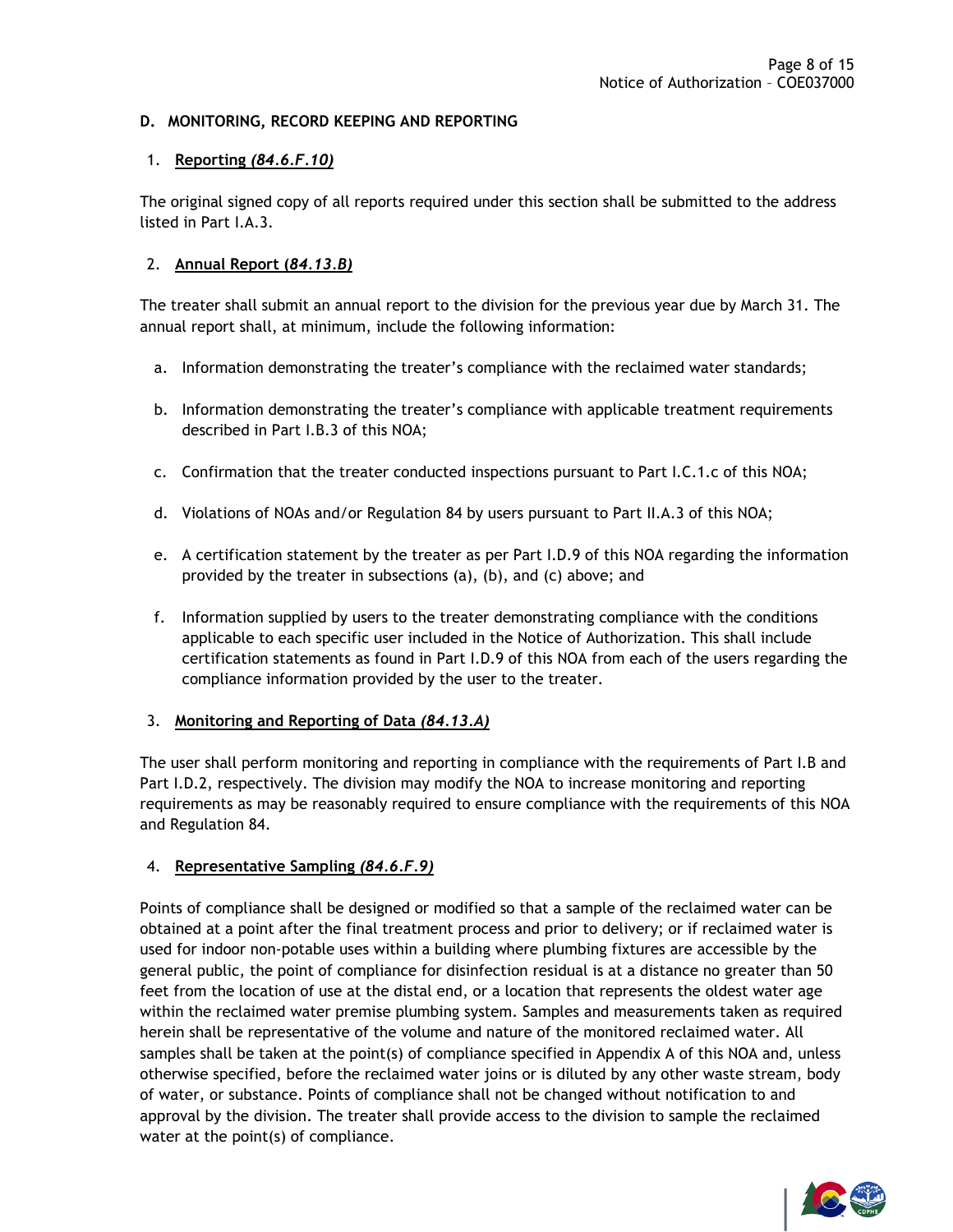### <span id="page-8-0"></span>5. **Analytical and Sampling Methods for Monitoring and Reporting** *(84.6.F.9)*

The treater shall install, calibrate, use and maintain monitoring methods and equipment, including biological and indicated pollutant monitoring methods. All sampling shall be performed by the treater according to specified methods in 40 C.F.R. Part 136; methods approved by EPA pursuant to 40 C.F.R. Part 136; or methods approved by the division in writing.

# <span id="page-8-1"></span>6. **Records** *(84.6.F.10)*

The treater shall establish and maintain records. The records shall include the following: Inspection records for inspections performed at user sites; self-certifications submitted to the treater by users; and monitoring records, including:

- a. The date, type, exact location, and time of sampling or measurements;
- b. The individual(s) who performed the sampling or measurements;
- c. The date(s) the analyses were performed;
- d. The individual(s) who performed the analyses;
- e. The analytical techniques or methods used;
- f. The results of such analyses.

The treater shall retain for a minimum of three (3) years, records of all monitoring information, including all original strip chart recordings for continuous monitoring instrumentation, all calibration and maintenance records, laboratory data sheets, copies of all reports required by this NOA and records of all data used to complete the Letter of Intent for this NOA. This period of retention shall be extended during the course of any unresolved litigation regarding the discharge of pollutants by the treater or when requested by the division or EPA. These records must be retained at the facility during active treatment of reclaimed water. Once active treatment is complete, the records shall be maintained and made available at the request of the division.

### <span id="page-8-2"></span>7. **Additional Monitoring by Treater** *(84.6.F.10)*

If the treater, using the approved analytical methods, monitors any parameter more frequently than required by this NOA at the point of compliance indicated in Appendix A while reclaimed water is being delivered to a user, then the results of such monitoring shall be included in the calculation and reporting of the values required in the annual report or other forms as required by the division. Such increased frequency shall also be indicated in the annual report with the exception of the continuous monitoring records for Localized Reclaimed Water Treatment Systems.

### <span id="page-8-3"></span>8. **Flow Measuring Device** *(WQP-25)*

At the request of the division, the user shall show proof of the accuracy of any flow-measuring device or method used in obtaining data submitted in the monitoring report. The flow-measuring device must indicate values within ten (10) percent of the actual flow at the facility. Accuracy of the flow meter is to be validated annually.

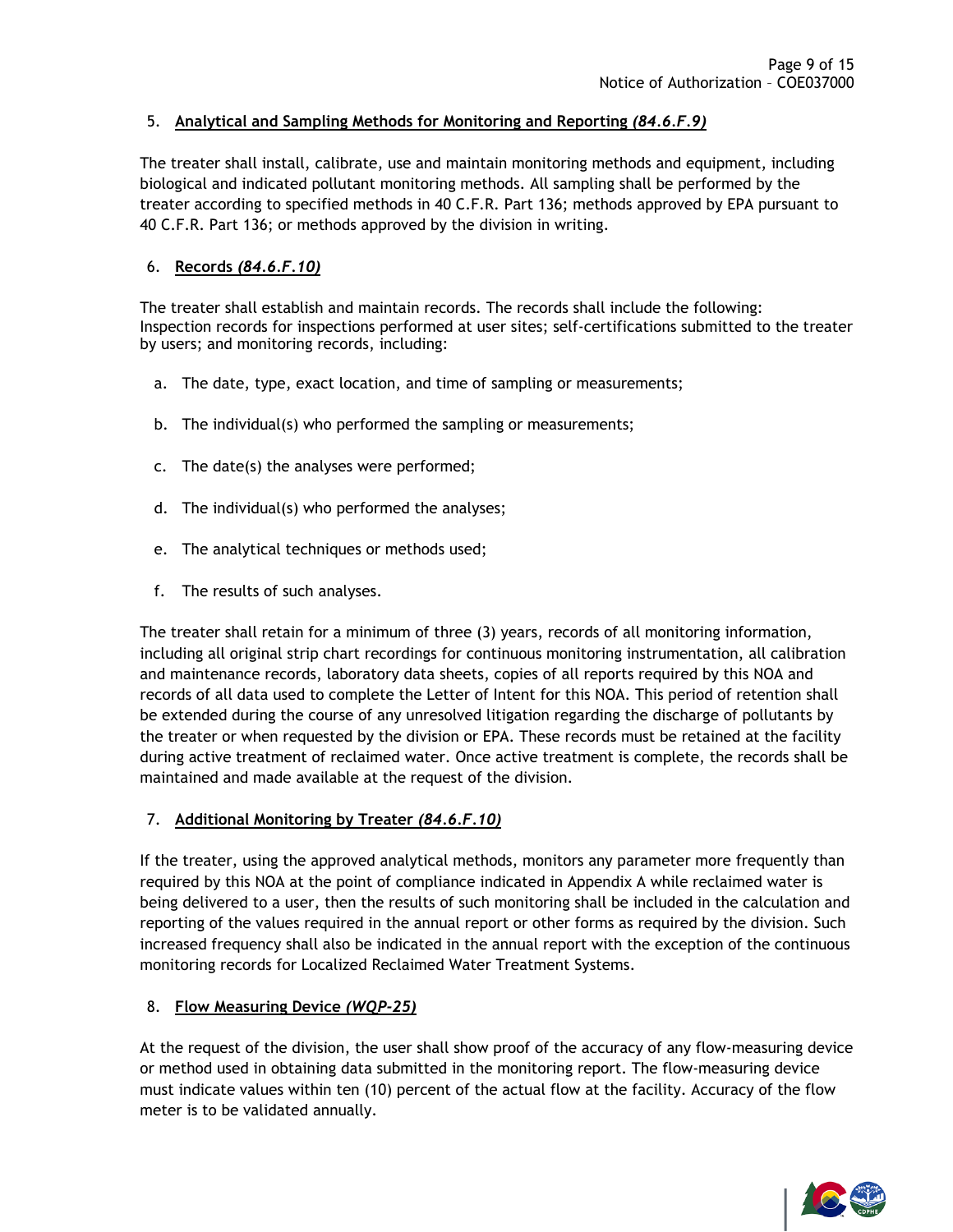- <span id="page-9-0"></span>9. **Signatory and Certification Requirements** *(84.16), (84.6.F.10)*
- a. All LOIs must be signed and certified for accuracy as follows:
	- i. In the case of corporations, by a responsible corporate officer;
	- ii. In the case of partnership, by a general partner;
	- iii. In the case of a sole proprietorship, by the proprietor;
	- iv. In the case of a municipal, state, or other public facility, by either a principal executive officer or ranking elected official.
- b. All reports and other information required by the division shall be signed and certified for accuracy by the treater in accordance with the following criteria:
	- i. In the case of corporations, by a responsible corporate officer;
	- ii. In the case of a partnership, by a general partner;
	- iii. In the case of a sole proprietorship, by the proprietor;
	- iv. In the case of a municipal, state, or other public facility, by either a principal executive officer, or ranking elected official;
	- v. By a duly authorized representative of a person described above, only if:
		- (1) The authorization is made in writing by a person described in i, ii, iii, or iv above;
		- (2) The authorization specifies either an individual or a position having responsibility for the overall operation of the regulated facility or activity (a duly authorized representative may thus be either a named individual or any individual occupying a named position); and
		- (3) The written authorization is submitted to the division.

Persons who are required to make submittals to the division pursuant to this NOA and/or pursuant to Regulation 84, shall include the following certification statement:

"I certify, under penalty of law, that the information I am providing in this submittal is true, accurate, and correct. This determination has been made under my direction and supervision in accordance with a system designed to ensure that qualified personnel properly gather and evaluate the information. I am aware that there are significant penalties for false certification including the possibility of fine and imprisonment."

#### **PART II**

#### <span id="page-9-2"></span><span id="page-9-1"></span>**A. NOTIFICATION REPORTING REQUIREMENTS**

### <span id="page-9-3"></span>1. **Notification to Parties** *(84.6.F.10)*

All notification reports required under this permit shall be directed as follows:

a. Oral Notifications, during normal business hours shall be to:

Clean Water Program

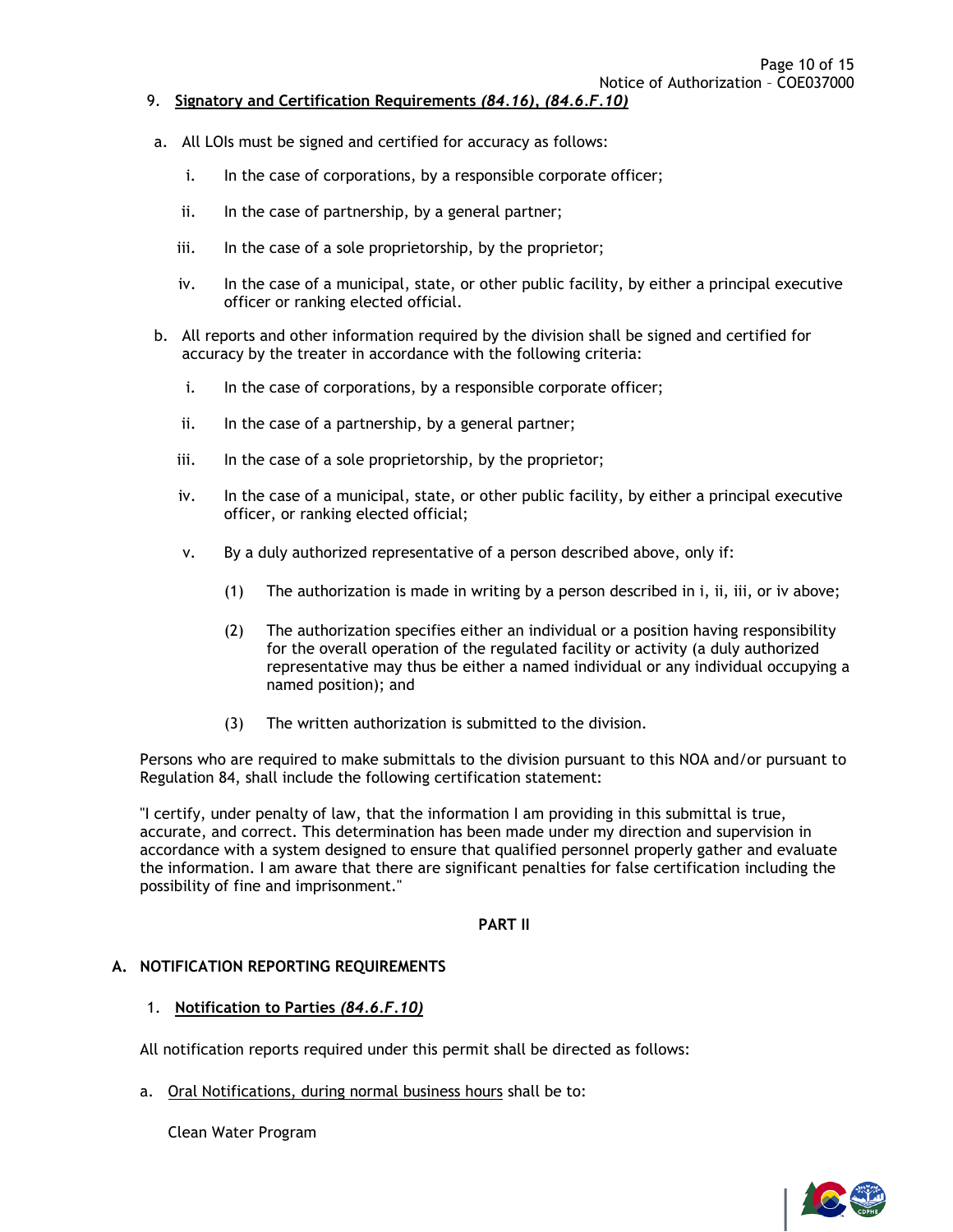Water Quality Control Division Telephone: 303-692-3500

### b. Written notification shall be to:

Clean Water Program Water Quality Control Division Colorado Department of Public Health and Environment WQCD-WQP-B2 4300 Cherry Creek Drive South Denver, CO 80246-1530

### <span id="page-10-0"></span>2. **Change in Reclaimed Water or Wastewater Treatment**

The treater shall report to the division in writing, of any planned physical alterations, additions to the reclaimed water treatment facility, this includes the treatment process. Notice is required when:

- a. The alteration or addition is likely to result in altered quality of reclaimed water (notice is required prior to the alteration); or
- b. The alteration or addition may justify the application of NOA conditions that are different from or absent in the existing NOA.

The treater shall give advance notice to the division of any planned changes in the reclaimed water treatment facility or activity which may result in noncompliance with NOA requirements.

Whenever notification of any planned physical alterations or additions to the permitted facility is required pursuant to this section, the treater shall furnish the division such plans and specifications which the division deems reasonably necessary to evaluate the effect on the approved uses of the reclaimed water.

If the division finds that such new or altered reclaimed water quality and/or treatment might be inconsistent with the conditions of the NOA, the division shall require a new or revised Letter of Intent or submission of a modification request form.

### <span id="page-10-1"></span>3. **Noncompliance Notification** *(84.13.C)*

The treater shall report any violations as follows:

- a. Violations of this NOA and/or Regulation 84 at the treater's facility shall be reported in writing to the division, within thirty (30) days of becoming aware of the violation. Where the treater finds violation(s) by a user, the thirty day period for reporting is waived for a period of up to thirty additional days, if the treater is working with the user to resolve the violation. If the violation is resolved, no separate notice to the division is required except that the violation is to be reported in the treater's annual report. If the violation is continuing after a total of sixty (60) days from the time the treater became aware of the violation, the treater shall report the violation to the division within five working days. Nothing in this section precludes a user from reporting violations by a treater to the division.
- b. For more serious violations (including non-permitted discharges to surface waters, uncontrolled cross-connections, or other violations posing an immediate threat to public health or the

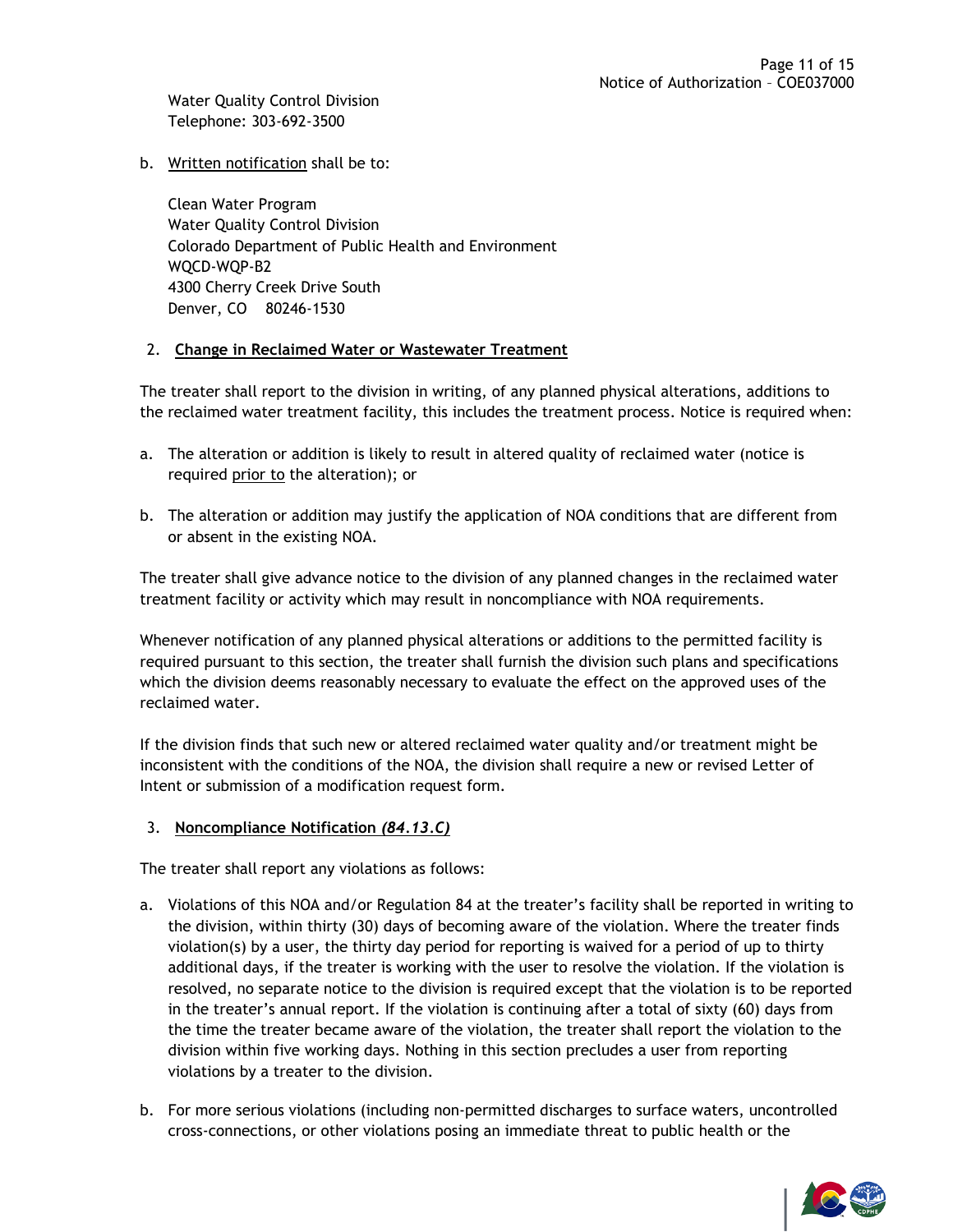# <span id="page-11-0"></span>4. **Proper Operation and Maintenance**

The treater shall, at all times, properly operate and maintain all facilities and systems of use and control (and related appurtenances) which are installed or used by the treater as necessary to achieve compliance with the conditions of this NOA. Proper operation and maintenance includes effective performance and adequate process controls. This provision requires the operation of backup or auxiliary facilities or similar systems which are installed by the treater only when necessary to achieve compliance with the conditions of the NOA.

# <span id="page-11-1"></span>5. **Submission of Incorrect or Incomplete Information**

Where the treater failed to submit any relevant facts in a Letter of Intent, or submitted incorrect information in a Letter of Intent or report to the division, the treater shall promptly submit the relevant information which was not submitted or any additional information needed to correct any erroneous information previously submitted.

# <span id="page-11-2"></span>6. **Reduction, Loss, or Failure of Treatment Facility**

The treater has the duty to halt or reduce any activity if necessary to maintain compliance with the limitations of the NOA. Upon reduction, loss, or failure of the treatment facility, the treater shall, to the extent necessary to maintain compliance with its NOA, reduce or halt reclaimed water delivery, until the facility is restored or an alternative method of treatment is provided. This provision also applies to power failures, unless an alternative power source sufficient to operate the wastewater control facilities is provided.

It shall not be a defense for a treater in an enforcement action that it would be necessary to halt or reduce the delivery of reclaimed water in order to maintain compliance with the conditions of this NOA.

### <span id="page-11-3"></span>**B. RESPONSIBILITIES**

# <span id="page-11-4"></span>1. **Inspections and Right to Entry**

The treater shall allow the division or an authorized representative of the division access to the reclaimed water treatment facility and any use sites owned or operated by the treater for performance of whatever site inspection, monitoring and sample collection deemed to be necessary to assure compliance with this NOA and Regulation 84 as authorized by the Colorado Water Quality Control Act, Section 25-8-306, C.R.S. (1989 Repl. Vol. 11A).

### <span id="page-11-5"></span>2. **Duty to Provide Information**

The treater shall furnish to the division, within a reasonable time, any information which the division may request in order to determine whether cause exists for modifying, revoking and reissuing, or terminating this NOA, or to determine compliance with this NOA and Regulation 84. The treater shall also furnish to the division, upon request, copies of records required to be kept by this NOA.



Page 12 of 15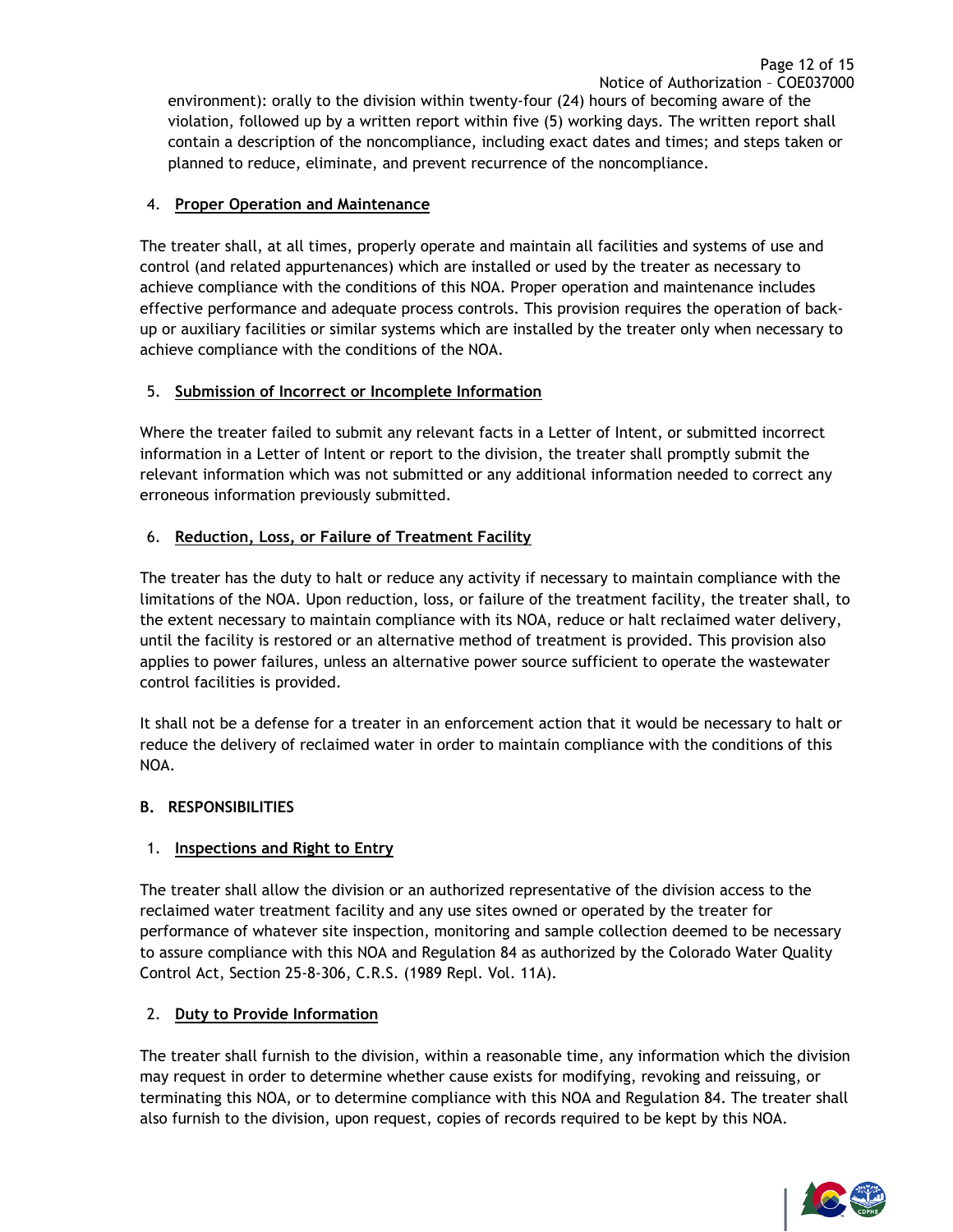### <span id="page-12-0"></span>3. **Transfer of Ownership or Control**

An NOA may be transferred by a treater only if the new treater has submitted a complete Letter of Intent, and the NOA has been modified or revoked and reissued to identify the new treater and to incorporate such other requirements as may be necessary.

#### <span id="page-12-1"></span>4. **Availability of Reports**

All reports prepared in accordance with the terms of this NOA shall be available for public inspection at the office of the division.

The name and address of the treater and reclaimed water treatment facility, Letter of Intent, Notices of Authorization and monitoring data shall not be considered confidential. Knowingly making false statements on any such report may result in the imposition of criminal penalties as provided for in Section 25-8-610 C.R.S.

### <span id="page-12-2"></span>5. **Modification, Suspension, Revocation, or Termination of Notices of Authorization by the Division** *(84.6.F.8)*

The filing of a request by the treater for an NOA modification, revocation and reissuance, termination or a notification of planned changes or anticipated noncompliance, does not stay any NOA condition.

- a. An NOA may be modified, suspended, or terminated in whole or in part during its term for reasons determined by the division including, but not limited to, the following:
	- i. Violation of any terms or conditions of the NOA;
	- ii. Obtaining an NOA by misrepresentation or failing to disclose any fact which is material to the granting or denial of an NOA or to the establishment of terms or conditions of the NOA;
	- iii. Materially false or inaccurate statements or information in the Letter of Intent or the NOA; or
	- iv. A determination that the authorized activity endangers human health or the classified or existing uses of state waters and can only be regulated to acceptable levels by NOA modifications or termination.
- b. An NOA may be modified in whole or in part during its term for reasons determined by the division including, but not limited to, the following:
	- i. There are material and substantial alterations or additions to the reclaimed water treatment facility or activity which occurred after NOA issuance which justify the application of NOA conditions that are different or absent in the existing NOA.
	- ii. The division has received new information which was not available at the time of NOA issuance (other than revised regulations, guidance, or test methods) and which would have justified the application of different NOA conditions at the time of issuance.

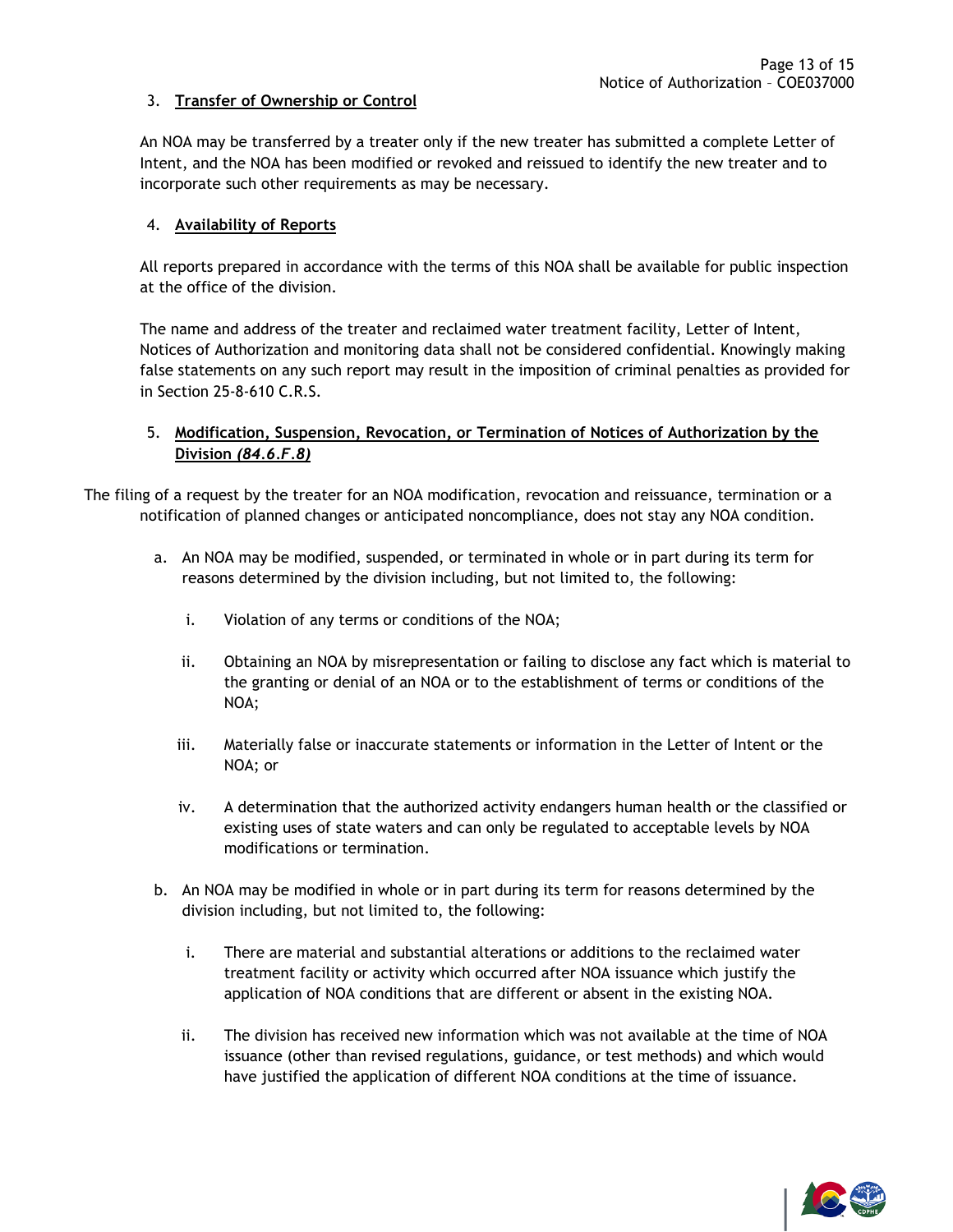- iii. The division determines that good cause exists to modify an NOA condition because of events over which the treater has no control and for which there is no reasonable available remedy.
- iv. The treater has received a variance.
- v. To correct technical mistakes, such as errors in calculation, or mistaken interpretations of law made in determining NOA conditions.
- c. At the request of a treater, the division may modify or terminate an NOA and issue a new NOA if the division finds that the treater has shown reasonable grounds consistent with State statutes and regulations for such modifications or termination.
- d. The terms of the existing NOA govern and are enforceable until the newly issued NOA is formally modified or revoked and reissued.
- e. When a NOA is modified, only the conditions subject to modification are reopened. If an NOA is revoked and reissued, the entire NOA is reopened and subject to revision.
- f. The filing of a request by the treater for an NOA modification, revocation and reissuance or termination does not stay any NOA condition.
- g. When warranted due to administrative concerns of the division, including but not limited to, a need for improved clarity or for administrative streamlining.

# <span id="page-13-0"></span>6. **State Laws**

Nothing in this NOA shall be construed to preclude the institution of any legal action or relieve the treater from any responsibilities, liabilities, or penalties established pursuant to any applicable State law or regulation under authority granted by Section 510 of the Clean Water Act. Nothing in this NOA shall be construed to prevent or limit application of any emergency power of the division.

# <span id="page-13-1"></span>7. **Notice of Authorization Violations** *(84.15)*

Violations of this NOA and Regulation 84 shall be subject to enforcement by the division pursuant to Part 6 of the Colorado Water Quality Control Act. A treater shall not be subject to enforcement for a violation by a user; a user shall be solely responsible for its compliance with the terms and conditions imposed upon users. A user shall not be subject to enforcement for a violation by a treater; a treater shall be solely responsible for its compliance with the terms and conditions imposed upon treaters. However, the treater shall report any violation by a user as required in Part II.A.3 of this NOA, or the treater may be subject to an enforcement action for failure to report the violation.

### <span id="page-13-2"></span>8. **Property Rights**

The issuance of this NOA does not convey any property or water rights in either real or personal property, or stream flows, or any exclusive privileges, nor does it authorize any injury to private property or any invasion of personal rights, nor any infringement of Federal, State or local laws or regulations.

### <span id="page-13-3"></span>9. **Severability** *(84.3)*

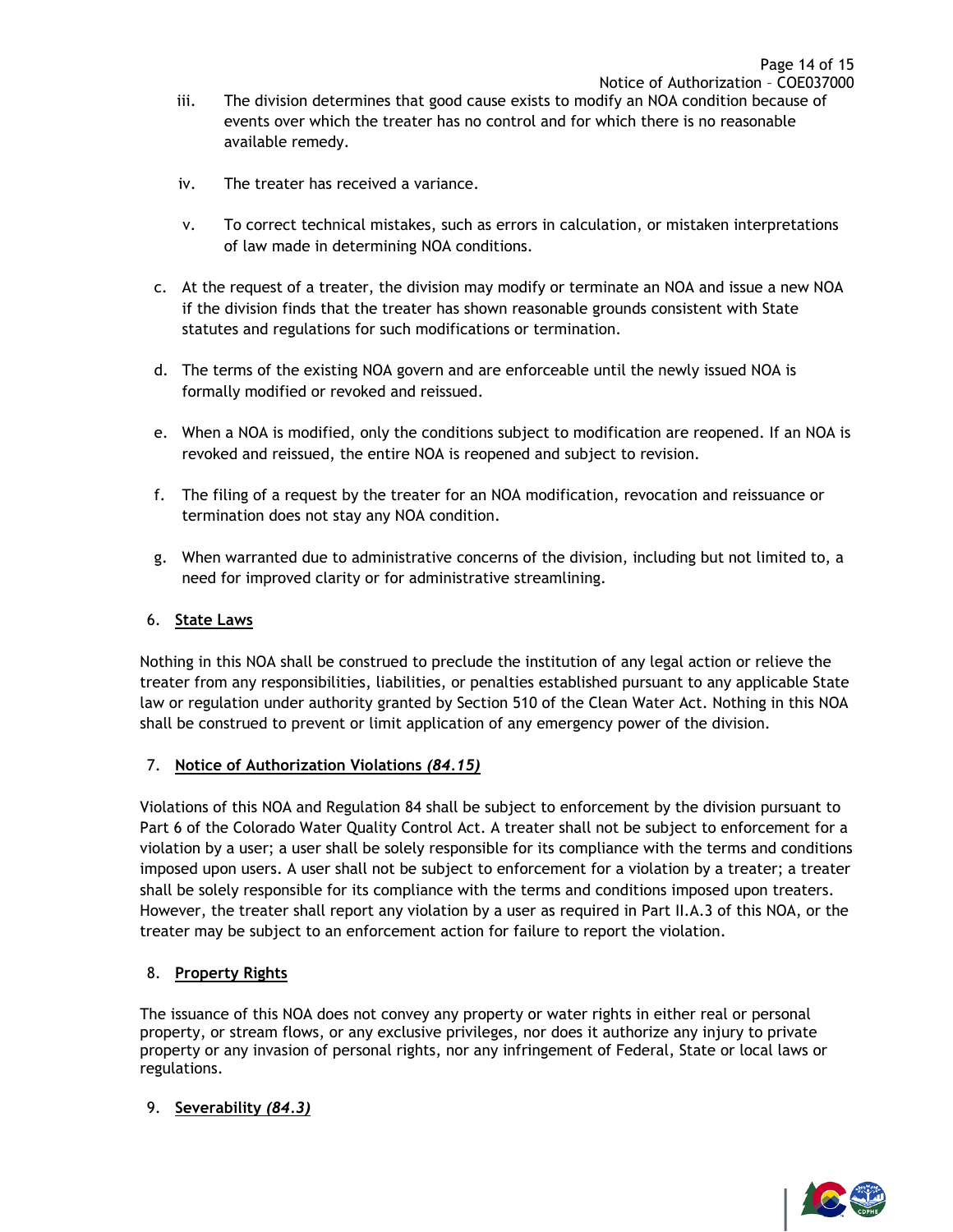The provisions of this NOA are severable. If any provision of this NOA, or the application of any provision of this NOA due to any circumstance, is held invalid, the application of such provision to other circumstances and the application of the remainder of this NOA shall not be affected.

# <span id="page-14-0"></span>10. **Renewal Letter of Intent**

The treater shall submit an updated Letter of Intent or other supplemental report as required by the division for reissuance of the NOA. The division shall notify the treater in writing 60 days prior to the due date of an updated Letter of Intent or supplemental report required for reissuance of the NOA.

# <span id="page-14-1"></span>11. **Fees**

The treater is required to submit payment of an annual fee as set forth in the 2005 amendments to the Water Quality Control Act. Section 25-8-502 (l) (b), and the Colorado Discharge Permit System Regulations 5 CCR l002-61, Section 61.15 as amended. Failure to submit the required fee when due and payable is a violation of the NOA and will result in enforcement action pursuant to Section 25-8- 601 et. seq., C.R.S. l973 as amended.

# <span id="page-14-2"></span>12. **Duration**

This NOA does not have a set term. Regulation 84 is subject to routine review. NOAs will be reissued periodically as determined to be necessary by the division. NOA reissuance may be based on regulatory updates, division administrative considerations, facility changes, or other cause. The treater shall submit to the division information deemed necessary for reissuance of the NOA per the requirements of Part II.B.10.

# <span id="page-14-3"></span>13. **Effect of Notice of Authorization Issuance**

- a. The issuance of an NOA does not convey any property rights or any exclusive privilege.
- b. The issuance of an NOA does not authorize any injury to person or property or any invasion of personal rights, nor does it authorize the infringement of federal, state, or local laws or regulations.

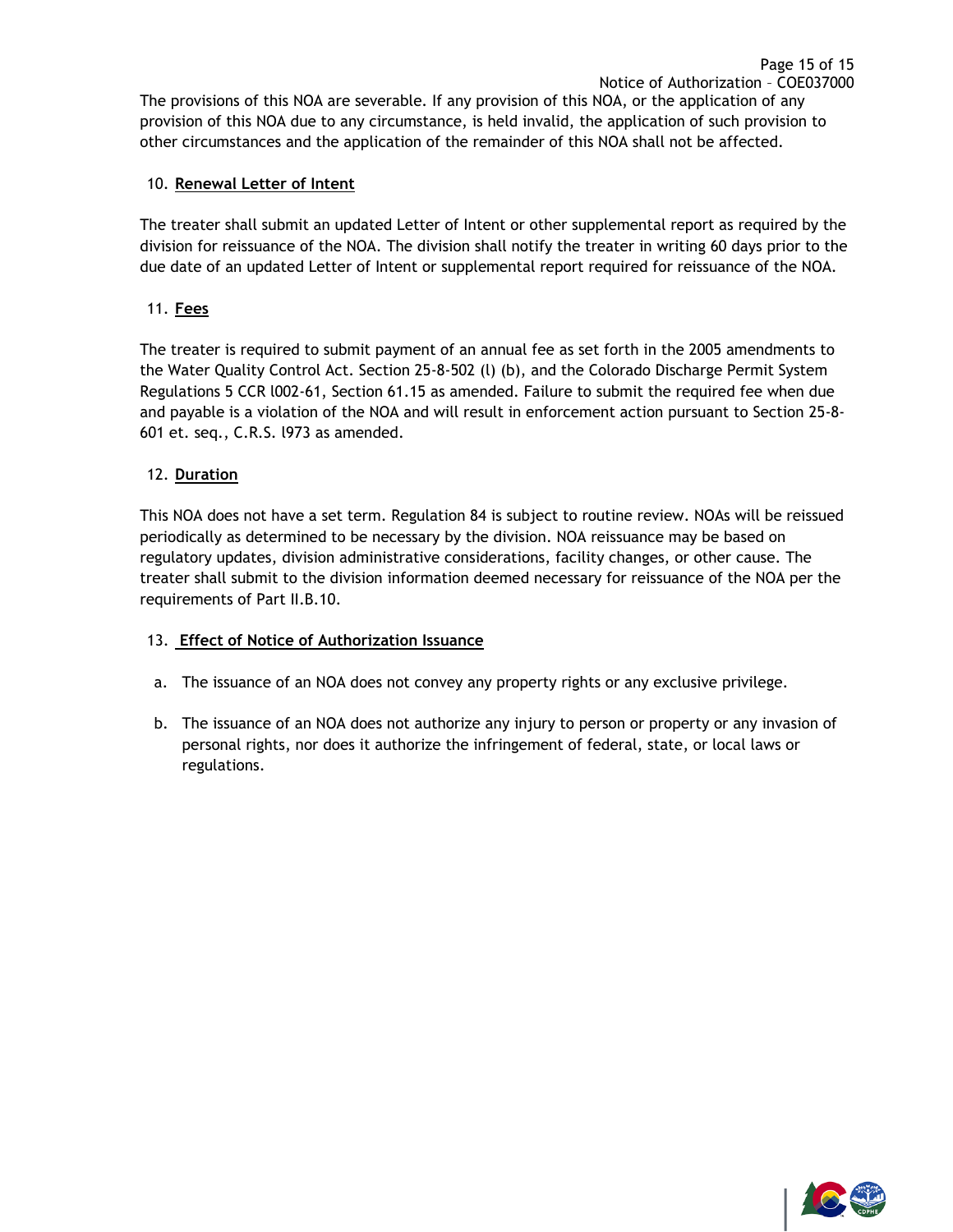



Notice of Authorization – COE037000 Page 1 of 1